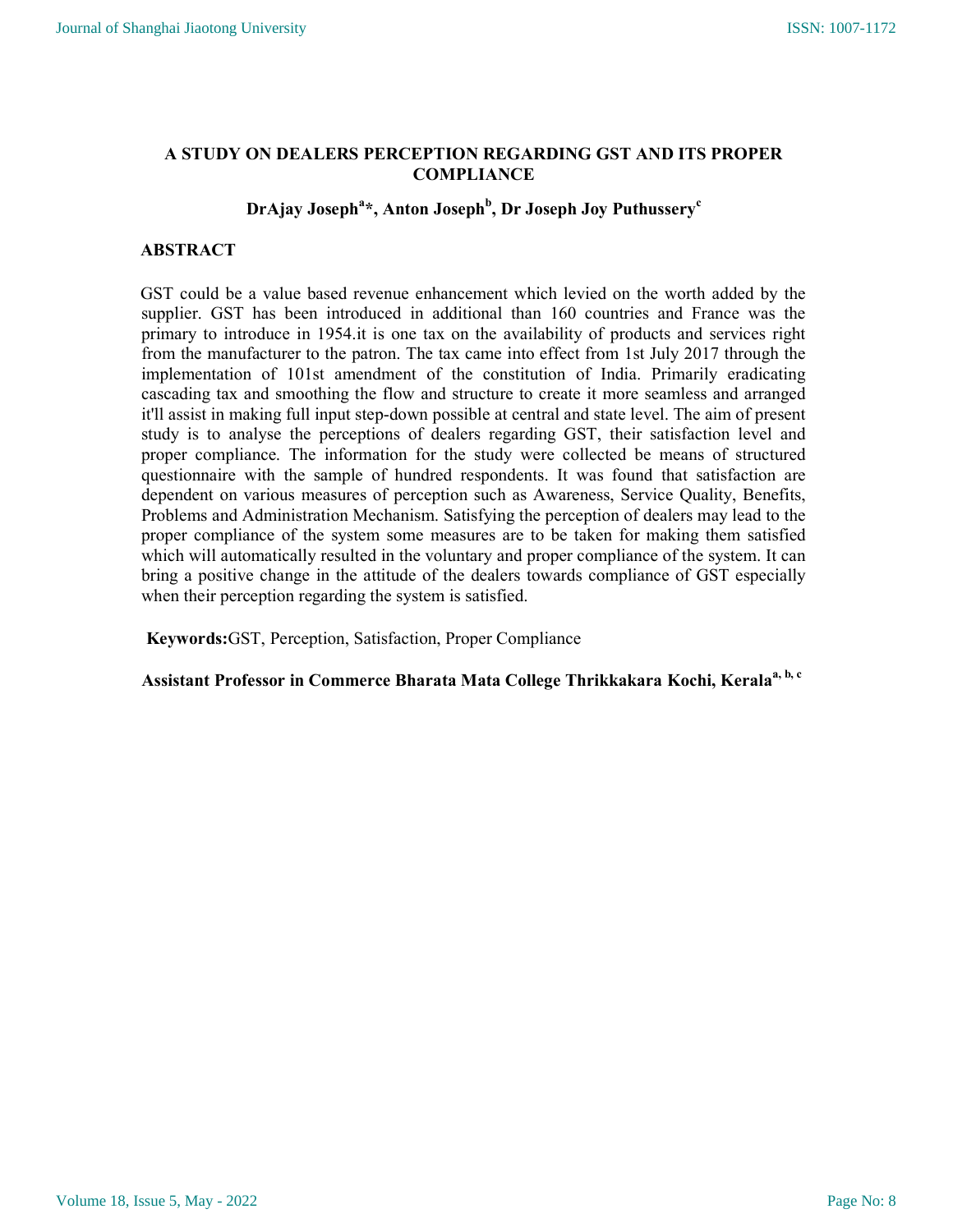#### Introduction

India is that the world's 6th largest economy and a head to become the world's fifth largest economy in terms of GDP (International Bank for Reconstruction and Development Report). Many Characteristics like cheap labour, high growth made, India an area of attraction for investors and traders. However the complexities involved within the tax structure became an excellent issue and that they were complained about it. In this sense plenty of reforms have placed so as to strengthen the direct and revenue enhancement system in India. Indirect taxation in India dates back to few centuries in kautilya's Arthasashtra, Manu smriti and British rule. Introduction of a general excise levy of 10 percent on all goods produced within the country was recommended in Boothalingam's committee in 1960's but central government failed to accept this recommendation. Excise was first introduced in India within the province of Bombay, where a tax imposed on the sales of tobacco within certain very limited urban and suburban areas. Later numerous tax structure were introduced. Laws regarding taxes should be made as simple as possible and to modernize the methods of tax administration (Raja j Chelliah (1991-1993)).

GST may be a wide topic of debate everywhere nowadays. Taxes are the most revenue of each economy and also backbone of the govt..Taxes are the mandatory financial charges or another sort of levy imposed upon a taxpayer by the govt. organisation for the common facilities provided so as to fund various public expenditure.Dealers are one of the most important taxpayer under the GST. Complying with tax laws and regulations means reporting of the correct tax bases, timely filing of tax returns and payment of the amount payable to the concerned tax authority and correct determination of the tax burden (Andreoni,Erard & Feinstein, 1998).The amount of tax noncompliance is still a challenge for all government but it's more serious in the developing countries (Loo & McKerchar,2010;Kim,2008;Cobham,2005). Therefore, it is essential to study the perception of dealers regarding GST and its proper compliance.

Goods and services tax implementation resulted in simplified system of indirect tax in the country (Dr.D.Amutha, 2018).It permits perpetual business transactions across the country and around the world. According to the international reforms the implementation of GST has forced each business to renew their strategies,processes,supply chain and systems which is apart from meeting the quality standards (Dr.R Sridevi).Researchers have carried out extensive study about the perception of dealers regarding GST and have found certain significant factors that influence the perception of dealers.

#### Research gap and objectives

The current study therefore is an attempt to establish relationship between satisfactions of perception of dealers with level of tax compliance. While going through the review of literature it reveals that prior studies have focused on the factors of perception of dealers and compliance but this study tries to unravel how the satisfaction of the perception of dealers influence the proper compliance of tax laws. The study raises the following research questions for investigation.What are the factors influencing perception of dealers? What are the factors influencing satisfaction of dealers? How the satisfaction does relates to the proper compliance? The study on perception of dealers regarding GST and its proper compliance is undertaken with the following specific objectives:

- $\triangleright$  To study the perception and satisfaction of dealers regarding GST
- $\triangleright$  To study the relation between satisfaction and proper compliance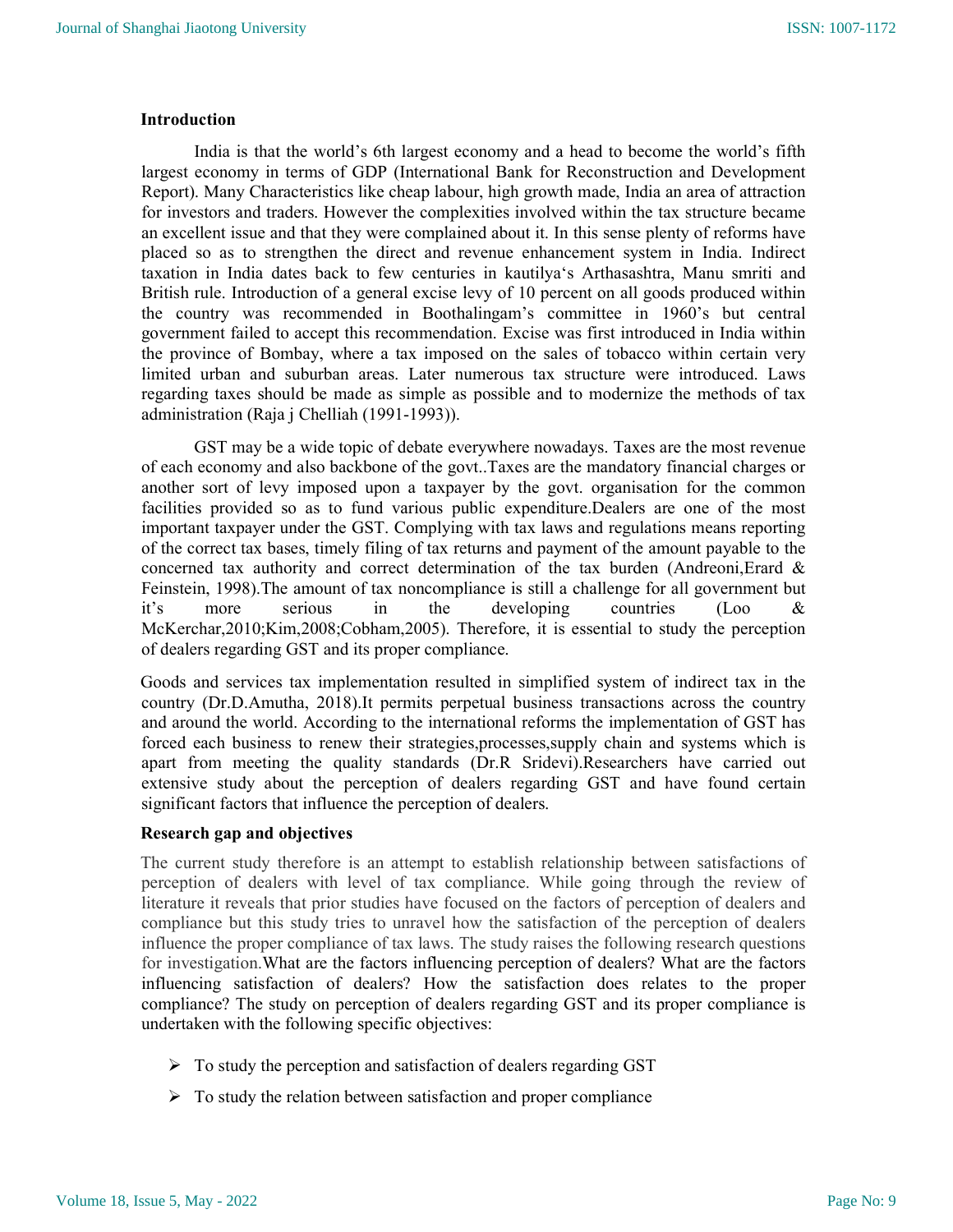### Development of Hypothesis and Model for Validation

#### Perception of Dealers

Dealers are the key players in any type of business. They constitute a core group in an indirect tax system. It is their responsiveness and the compliance which determines the success or otherwise of a tax system. They feel the impact and not the incidence of a tax as they do not actually pay any thing out of their pockets. They simply act as the collection agents on behalf of the government. Positive attitude towards citizen regarding tax system is important to enable individual have responsible towards development of the country.In order to record the perception of the dealers regarding GST a total 5 dimensions have been put into analysis :

#### Awareness

 Awareness is the state or ability to perceive, feel, or be conscious of events, objects or sensory patterns. In this level of consciousness, sense data can be confirmed by an observer without necessarily implying understanding. It is the state or quality of being aware of something (Wikipedia, 2010). According Muliari and Setiawan (2011) awareness of taxation is a condition where a person knows, recognizes, respects and obeys the applicable tax provisions seriously and desires to fulfill his or her tax obligations. While Nugroho (2012) defines consciousness of paying taxes as a form of moral attitude which gives a contribution to the state to support the development of the country and strive to comply with all rules set by the state and can be imposed on the taxpayer. The role of taxpayer awareness and compliance is extremely vital for a nation in an endeavour to collect the state revenue from tax sector

H01:There is no significant relationship between Awareness and Dealers Satisfaction.

#### Service Quality

Service quality reflects the extent to which the delivered level of service matches Customer expectations (Lewis and Booms, 1983). The definition of tax service according to Boediono (2003) in Caroko (2015) is a process of assistance to taxpayers in certain ways that require sensitivity and interpersonal relationships in order to create satisfaction and success.Within the context of taxation, several (Connolly & Bannister, 2008; Ali et al, 2017; Nurhayatiet al, 2015; Jaya et al, 2017) have studied the thought of service quality as an antecedent to tax compliance. Based on the study of Dr. CH. Venkata Krishna Reddy, Haftay Desta Abay ( 2018), Assessment of large Taxpayers' Satisfaction with Tax Service Delivery System: A Study on Ethiopian giant Taxpayers' office, Ethiopia. Findings of the study has shown that there's a major and direct correlation between taxpayers satisfaction and quality service dimension.Study of Dewi Arvini wisudawaty, Yohanes Rura, Andi Kusumawati (2018), From the results it is found that quality of the system, information quality and service quality of tax have a significant effect on taxpayer compliance. Therefore we establish the following hypothesis

H02:There is no significant relationship between Service Quality and Dealers Satisfaction

#### Benefit

In line with Dr. K. Kishore Kumar Reddy,Dr. Siddarapu Haribabu,Prof. P.Mohan Reddy ( 2017)," goods and service TAX (GST) advantages and disadvantages in India ".The GST can facilitate to get rid of economic distortion and bring regarding common national market. It'll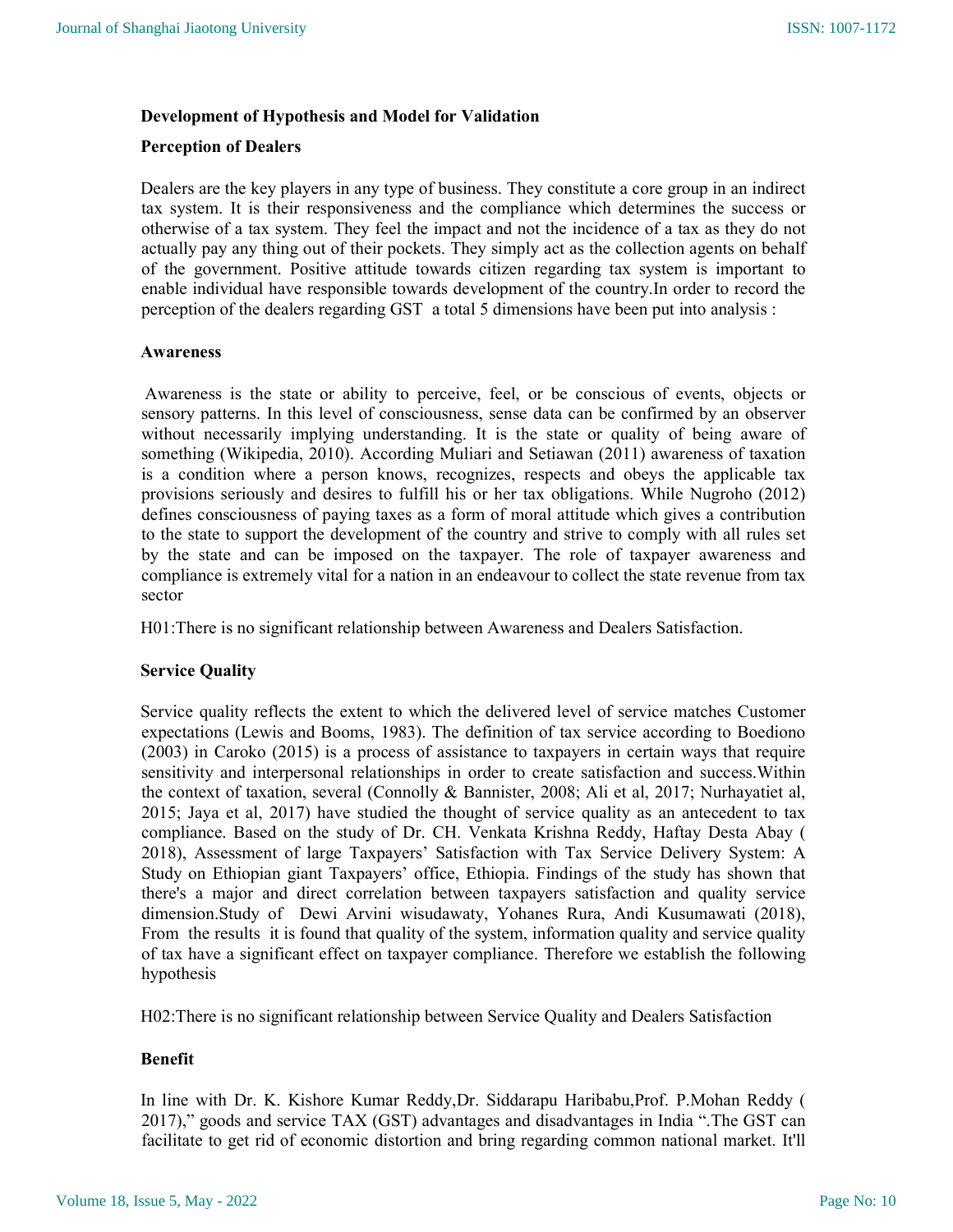facilitate to form clear and corruption free tax administration in two ways. As cost can decrease which might support to extend export from our country. As non exempt sale limit is brought down i.e. only Rs. 10 lakh, it's expected that tax base are comprehensive within the country.

Based on the study of Abhishek Kumar Yadav, Ashwani Kumar (2018), "Indian goods and Services Tax: A Review of its Introductory Stage and its possible Contribution Towards sustainable Economic Development".. So we tend to establish the subsequent hypothesis.

H03:There is no significant relationship between Benefit and Dealers Satisfaction.

### Problem

The term simply means that a matter or state of affairs thought to be unwelcome or harmful and needing to be treated and overcome. Based on the findings of Dr. K. Kishore Kumar Reddy,

Dr. Siddarapu Haribabu,Prof. P.Mohan Reddy ( 2017) "GOODS and service TAX (GST) advantages and disadvantages IN INDIA". Critics say that GST would have effect negatively on the real estate market. GST brought tiny traders within the tax net, it'll tough to small traders to contend with robust / huge traders. As GST is on purchasing/consumption, its revenue can goes to state during which article sold or service is rendered rather than produced. The best issues in implementation of GST are that the businesses have to be compelled to revamp their tax and IT infrastructure entirely.Therefore, we establish the following hypothesis.

H04: There is no significant relationship between Problems and Dealers Satisfaction

### Administration Mechanism

Tax administration refers to the identification of tax liability based on the existing tax law, the assessment of this liability, and the collection, prosecution and penalties imposed on recalcitrant taxpayers. The first mandate of most tax administrations is to boost taxpayers' satisfaction and make certain compliance with tax laws (OECD, 2010). The shape of relationships supported a mix of partnership and mutual responsibility will increase the motivation of taxpayers to properly perform their tax obligations and is one amongst the conditions for the stable functioning of the legal system and also the economy of the state, as it contributes to the expansion of tax collection. Therefore,we establish the following hypothesis

H05: There is no significant relationship between Administration Mechanism and Dealers Satisfaction.

#### Satisfaction

There are several taxpayers satisfaction driving factors that require to look at so as accurately measure it. Kotler (1997: 36) incorporates components of performance in it, thus it's said that client satisfaction is that the level of one's feelings after comparing perceived performance compared with expectations. If performance falls short of expectations, the consumer is discontented. On the contrary, if performance matches expectations, the consumer is happy. If performance exceeds expectations, the consumer is extremely happy or delighted (Kotler, 2000: p. 36). Wilson et al. (2008) as sited in Amanfi (2012) declared that apart from service quality price value or compliance cost, product quality, criticism handling and worker satisfaction will determine client satisfaction. In relating taxpayer satisfaction and service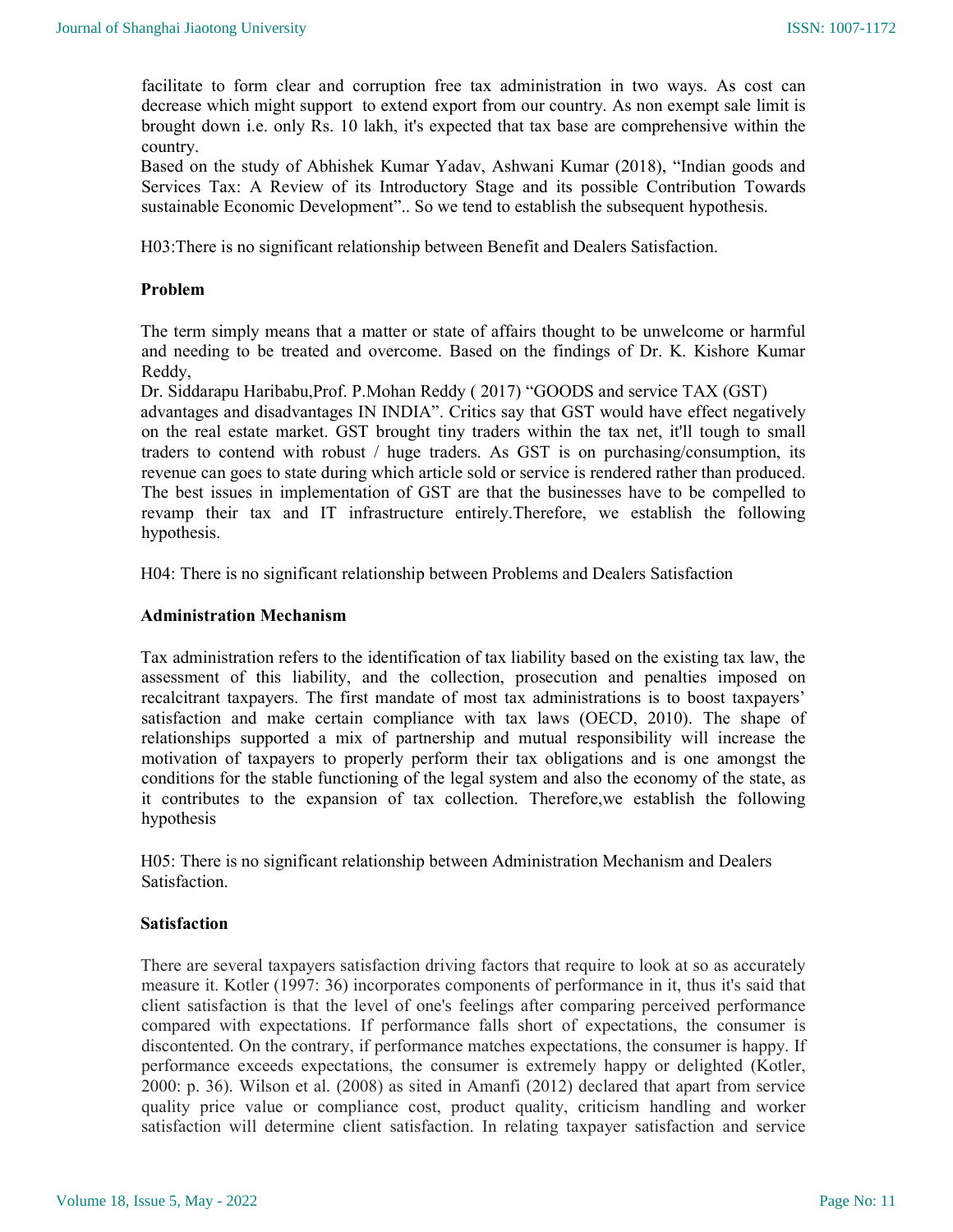quality, researchers have been more precise regarding the meaning and measurements of satisfaction and service quality. Satisfaction is a subjective concept which mainly depends on lot of factors and may varies from person to person.. Therefore, we establish the following hypothesis

H06: There is no significant relationship between Satisfaction and Proper Compliance

### Tax Compliance

According to Roth et al. defined tax compliance as filing all required tax returns at the proper time and that returns accurately report tax liability in accordance with the tax law applicable at the time the return is filed. According to Ishak Awaluddin, Sulvariany Tamburaka (2017), The impact of Service Quality and taxpayer Satisfaction on Compliance Payment Tax effect at office One Roof System in Kendari. taxpayer satisfaction incorporates a positive however not partly vital effect on compliance to pay motor vehicle tax. That is, taxpayer satisfaction has contributed completely to compliance to pay motor vehicle tax, however there are still different factors that additionally influence compliance pay motor vehicle tax. Quality of service and taxpayer satisfaction influence simultaneously to compliance pay motor vehicle tax.Therefore, we establish the following hypothesis

H06:There is no significant relationship between Satisfaction and Proper Compliance

### Model for Validation

Based on the above identified variables and review, the following Model was developed for Validation.



Figure 1

### Model for validation

Source: Compiled by the Researcher based on extensive review

#### Materials and methods used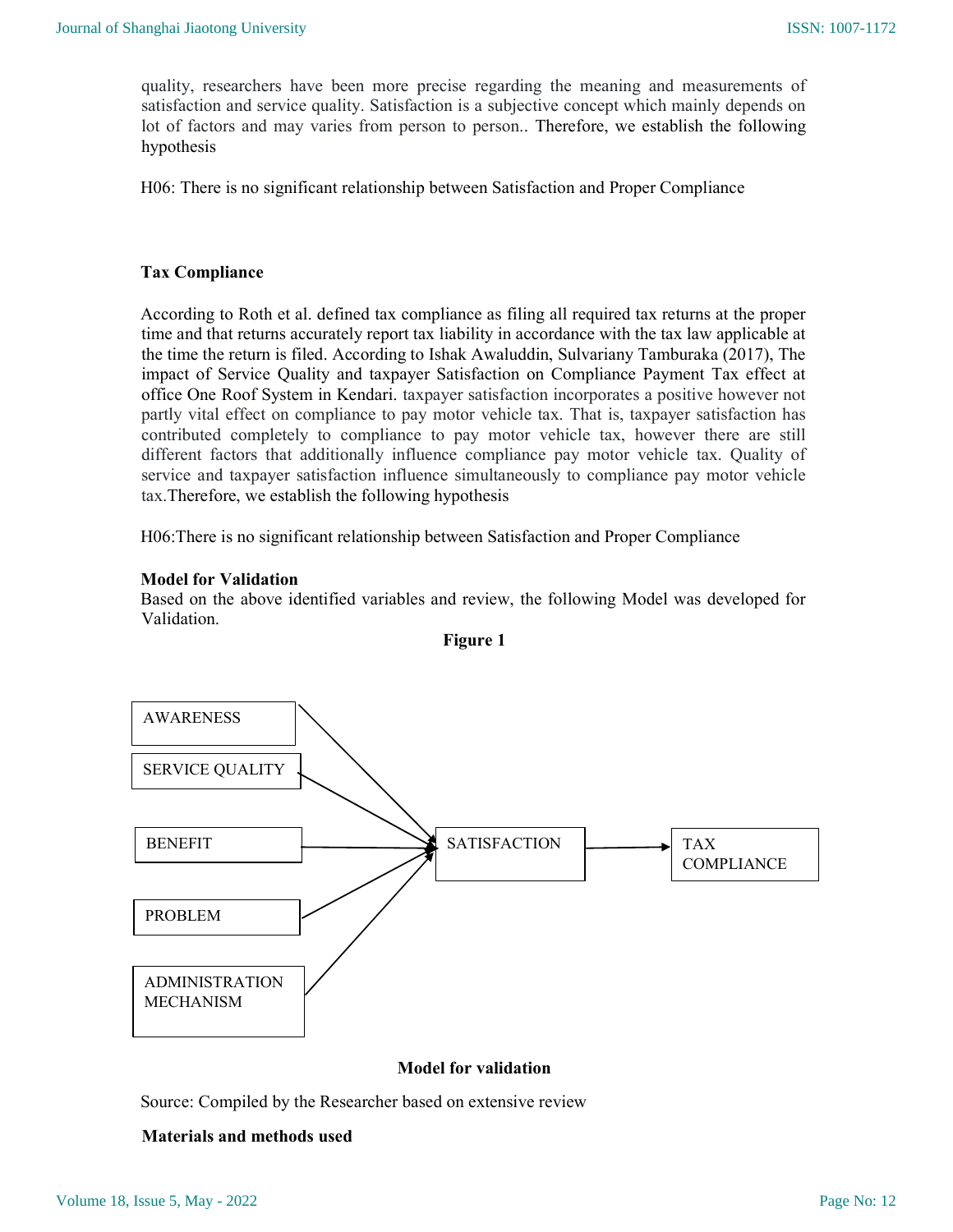The study tries to go looking out the influence of satisfaction of the perception of dealers regarding GST towards its proper compliance. During this study, five independent variables, one mediating variable and one dependant variable are tested. Dependant variable is compliance, mediating variable is satisfaction and independent variables are Awareness, Service Quality, Benefit, Problems and Administration Mechanism.A sample is a finite subset of population, selected from it with the objective of investigating its properties.A sample of dealers who pay goods and services tax was taken from the city of Cochin. Sampling design is a design that specifies the sample frame, sample size,sample selection and estimation method in detail.For this study, the 100 samples were selected by using the convenience sampling method from the total population of dealers who is paying goods and services tax. Data was collected from the respondents irrespective of the size, nature, location and type of business using structured questionnaire prepared digitally in Google forms. Google Forms Questionnaire were send to the respondents and responses were taken from the Google response sheet. The primary data collected were statistically coded, processed, classified, tabulated and analysed by using statistical and mathematical tools and techniques like percentages, mean, mode and standard deviation. In this study table and statistical results were derived with the help of the software called Statistical Package for Social Science (SPSS).

#### Analysis of data

#### Demographic Findings

- Most of the respondents belongs to the age group of below 30 years whereas only minimum number of respondents belong to the age category above 60 years.
- Most of the respondents were sole traders whereas only a minority belonged to partnership.
- Majority of the respondents engaged in trading activity while only few belongs to manufacturing.
- More than half of the respondents of the study have experience below 10 years whereas least belongs to 20-25 years and above 25 years category.
- Majority of the respondents have annual turnover below 20 lakhs whereas minority belongs to above 1 crore category.
- Most of the business located in the urban area whereas least is in semi urban area.
- More than half of the respondents approach internet to obtain information about tax whereas television holds the lower position as the source of information of tax.
- Reliability Test were carried out shows the Alpha values for all the seven factors and it can be concluded that the scale has internal consistency and reliability.

#### Regression Analysis, Model Validation and Hypothesis Testing

Regression analysis was conducted to measure the influence of Awareness, Service Quality, Benefit, Problems and Administration Mechanismon satisfaction and Tax Complacence. The independent variables are AW,SQ,BN,PR,AD and dependent variables are SL and TC. The main objective of regression analysis is to explain the variation in one variable (called dependent variable) based on the variations in one or more other variables (independentvariables).If multiple independent variables are used to explain variation in a dependent variable, it is called a multiple regression model. The output of multiple regression analysis was used to test the hypothesis.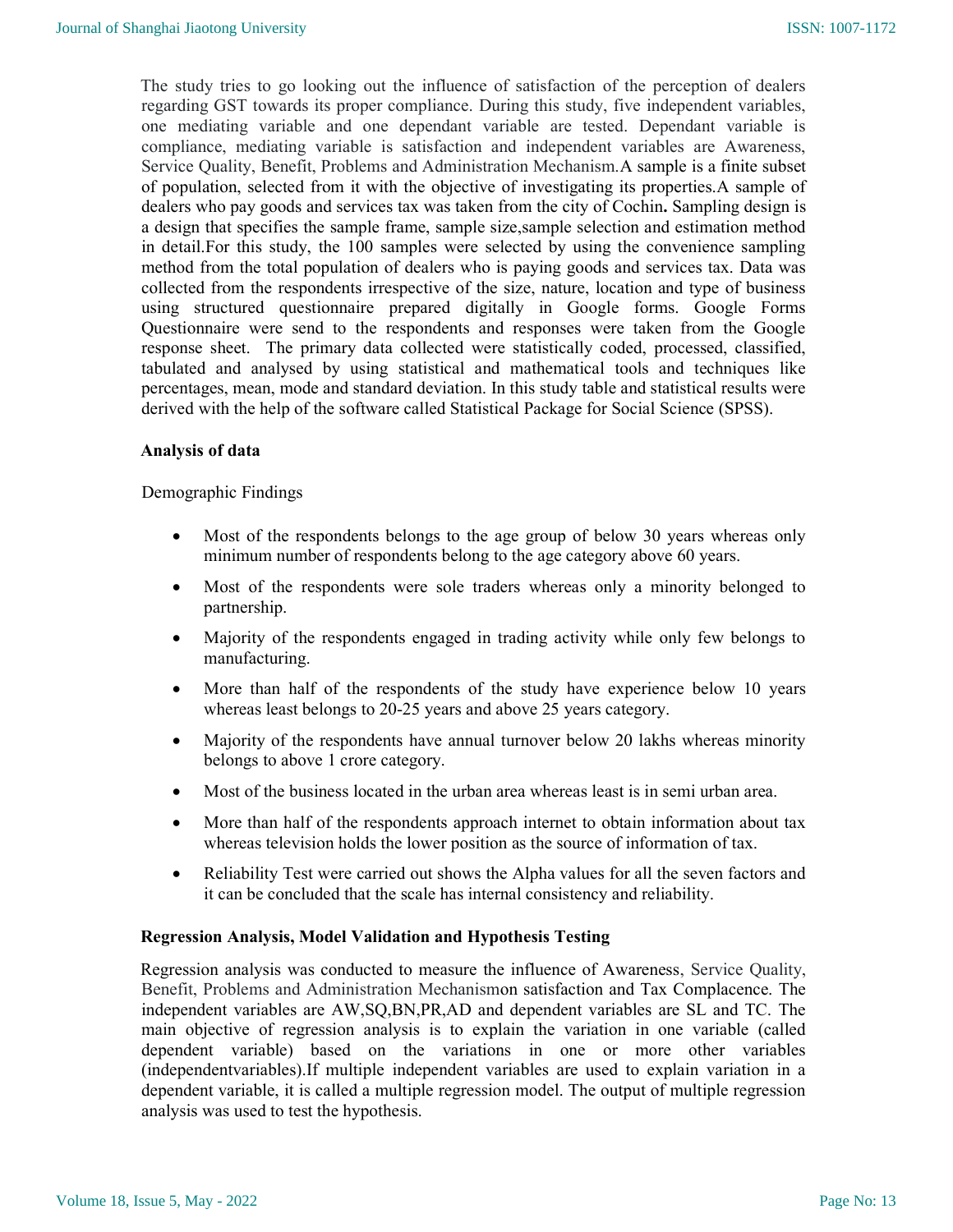| Model | R    | R square | <b>Adjusted R</b><br>square | <b>Standard</b><br>Error of<br>estimate | Durbin -<br>Watson |
|-------|------|----------|-----------------------------|-----------------------------------------|--------------------|
|       | .831 | .691     | .674                        | 32262                                   | 1.986              |

#### Model Summary

a.Predictors: (Constant) AW,SQ.BN,PR,AM

R square is the percent of the variance in the dependent explained uniquely or jointly by the independents. The R square and adjusted R square will be same when used for the case of few independents. The R square and adjusted R square shown in Table is almost the same. Hence, adjusted R square value is used for interpreting the results. Table shows that 32.36 percent variation in SL is explained by AW, SQ, BN, PR and AM.The Durbin – Watson statistic tests for autocorrelation.As rule of thumb, the value should be between 1.5 and 2.5 to indicate independence of observations (Garson 2010).The value of test is 1.986, which indicates independence of observations.

# ANOVA of regression model

|  | <b>Model</b> | Sum of<br><b>Square</b> | df | Mean<br><b>Square</b> |        | sig     |
|--|--------------|-------------------------|----|-----------------------|--------|---------|
|  | Regression   | 21.846                  |    | 4.369                 | 41.979 | $000**$ |
|  | Residual     | 9.784                   | 94 | .104                  |        |         |
|  | Total        | 31.630                  | 99 |                       |        |         |

a. Predictors : (Constant),AW,SQ,BN,PR.AM

b. Dependent Variable : SL

\*\*denotes significant at 1 percent level.

ANOVA table showing the regression model fit presented in Table shows that the model is statistically significant at 1 percent significance level (F=41.979).

| Counterents of regression amarysis |                     |                                                |               |  |  |  |
|------------------------------------|---------------------|------------------------------------------------|---------------|--|--|--|
| <b>Factors (Constructs)</b>        | <b>Item Acronym</b> | <b>Standard Beta</b><br>Co-efficient $(\beta)$ | Sig (P value) |  |  |  |
| Awareness                          | AW                  | .308                                           | $.005**$      |  |  |  |
| Service quality                    | <sub>SO</sub>       | .241                                           | $.009**$      |  |  |  |
| <b>Benefits</b>                    | <b>BN</b>           | .203                                           | $.022*$       |  |  |  |
| Problems                           | PR                  | $-157$                                         | $.044*$       |  |  |  |
| <b>Administration Mechanism</b>    | AM                  | .698                                           | $000**$       |  |  |  |

#### Coefficients of regression analysis

Source: Compiled by the Researcher

\*\*Denotes significance at 1 percent level

\*Denotes significance at 5 percent level

Table presents the Standardized Beta coefficient values and the significant values of independent variables awareness,service quality, benefits,problems and administration mechanism. The independent variable Awareness (AW), Administration Mechanism (AM) and Service Quality (SQ) are statistically significant at 1 percent significance level and the independent variables Benefits (BN) and Problems (PR) are statistically significant at 5 percent significance level. It means that four of the independent variables have positive effect on satisfaction level. From the standard Beta Co-efficient value of the independent variable Problem (PR) we can understand that it has negative effect on satisfaction level. The beta coefficients gives a measure of the contribution of each variable to the model.Higher the beta value, greater is the effect of independent variable on the dependent variable. Among the independent variables Administration Mechanism (AM) has the greatest effect followed by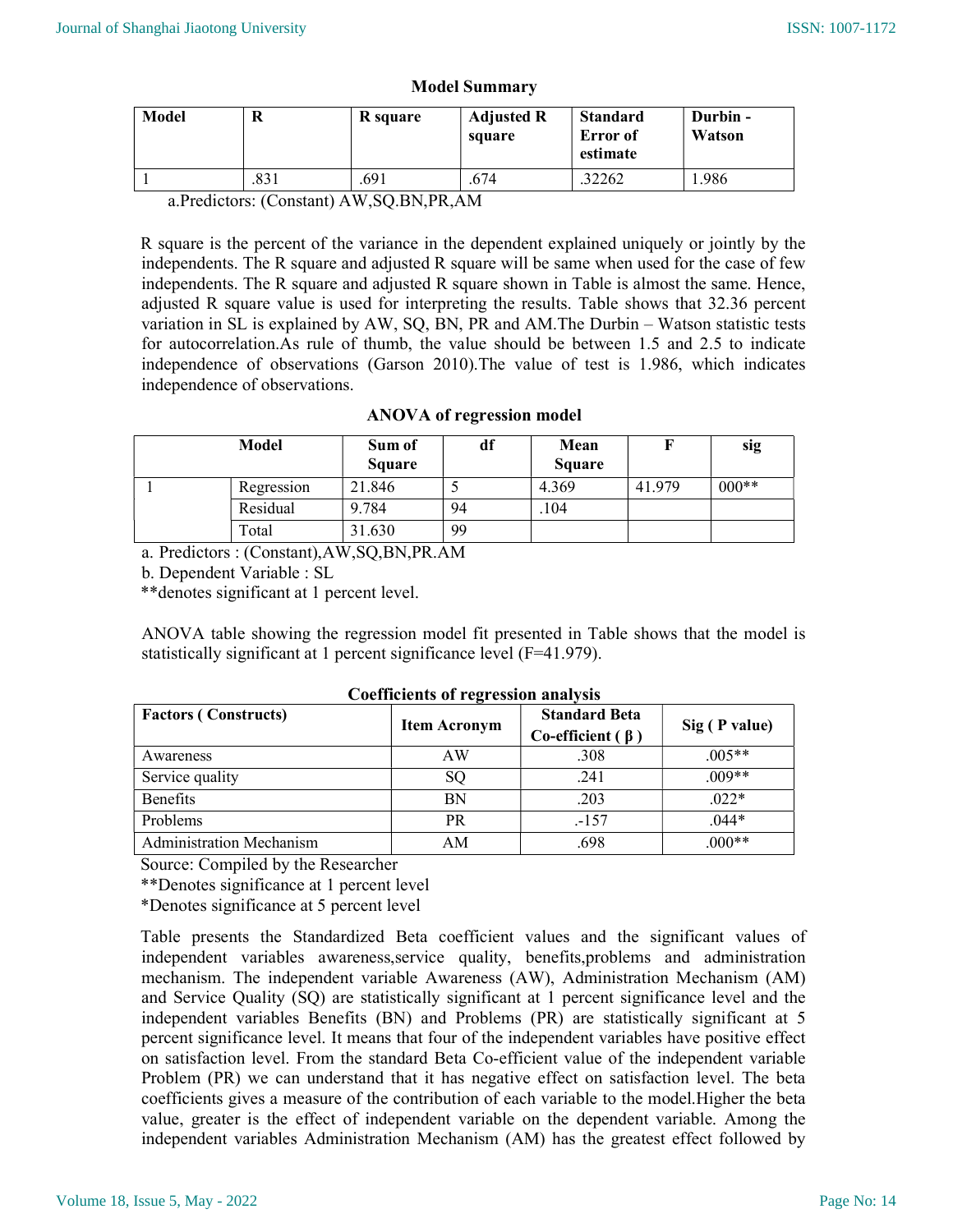Awareness (AW), Service Quality (SQ), Benefit(BN) and Problems (PR). Therefore, it is clear that these five independent variables have significant relationship with satisfaction of the dealers. Hence, H01, H02, H03,H04 and H05 are rejected.

# Regression Analysis between SL and TC

| <b>Model Summary</b> |      |          |                             |                                         |                         |
|----------------------|------|----------|-----------------------------|-----------------------------------------|-------------------------|
| Model                |      | R square | <b>Adjusted R</b><br>square | <b>Standard</b><br>error of<br>estimate | <b>Durbin</b><br>Watson |
|                      | .551 | .304     | .297                        | .48510                                  | 2.260                   |

A.Predictors ( constant ) SL

The R square and adjusted R square shown in Table is almost the same. Hence, adjusted R square value is used for interpreting the results. Table shows that 48.510 percent variation in TC is explained by SL.The Durbin – Watson statistic tests for auto correlation which should be between 1.5 and 2.5 to indicate independence of observations. The value of the test is 2.260 which indicates independence of observations.

### ANOVA of regression model

| Model      | Sum of<br><b>Squares</b> | df | Mean<br><b>Square</b> |        | <b>Sig</b> |
|------------|--------------------------|----|-----------------------|--------|------------|
| Regression | 10.070                   |    | 10.070                | 42.791 | $.000**$   |
| Residual   | 23.062                   | 98 | .235                  |        |            |
| Total      | 33.132                   | 99 |                       |        |            |

a. Predictors : ( Constant ) SL

b. Dependent Variable : TC

\*\*denotes significant at 1 percent level

ANOVA Table showing the regression model fit presented in Table 3.5.6 shows that the model is statistically significant at 1 percent significance level (F=42.791).

# Coefficients of regression analysis

| <b>Factors</b> (<br>  Constructs) | Item Acronym | Standardized<br><b>Beta</b><br>coefficient $(\beta)$ | Sig (P value) |
|-----------------------------------|--------------|------------------------------------------------------|---------------|
| Satisfaction                      | SL           | .551                                                 | $.000**$      |

Source: Compiled by the Researcher

\*\*Denotes significance at 1 percent level

Table presents the Standardized Beta coefficient value and the significant value of independent variable Satisfaction. Satisfaction (SL) the independent variable are statistically significant at 1 percent significance level. Therefore, it is clear that the independent variable Satisfaction (SL) have significant relationship with the dependent variable Tax compliance (TC).Hence, H06 are rejected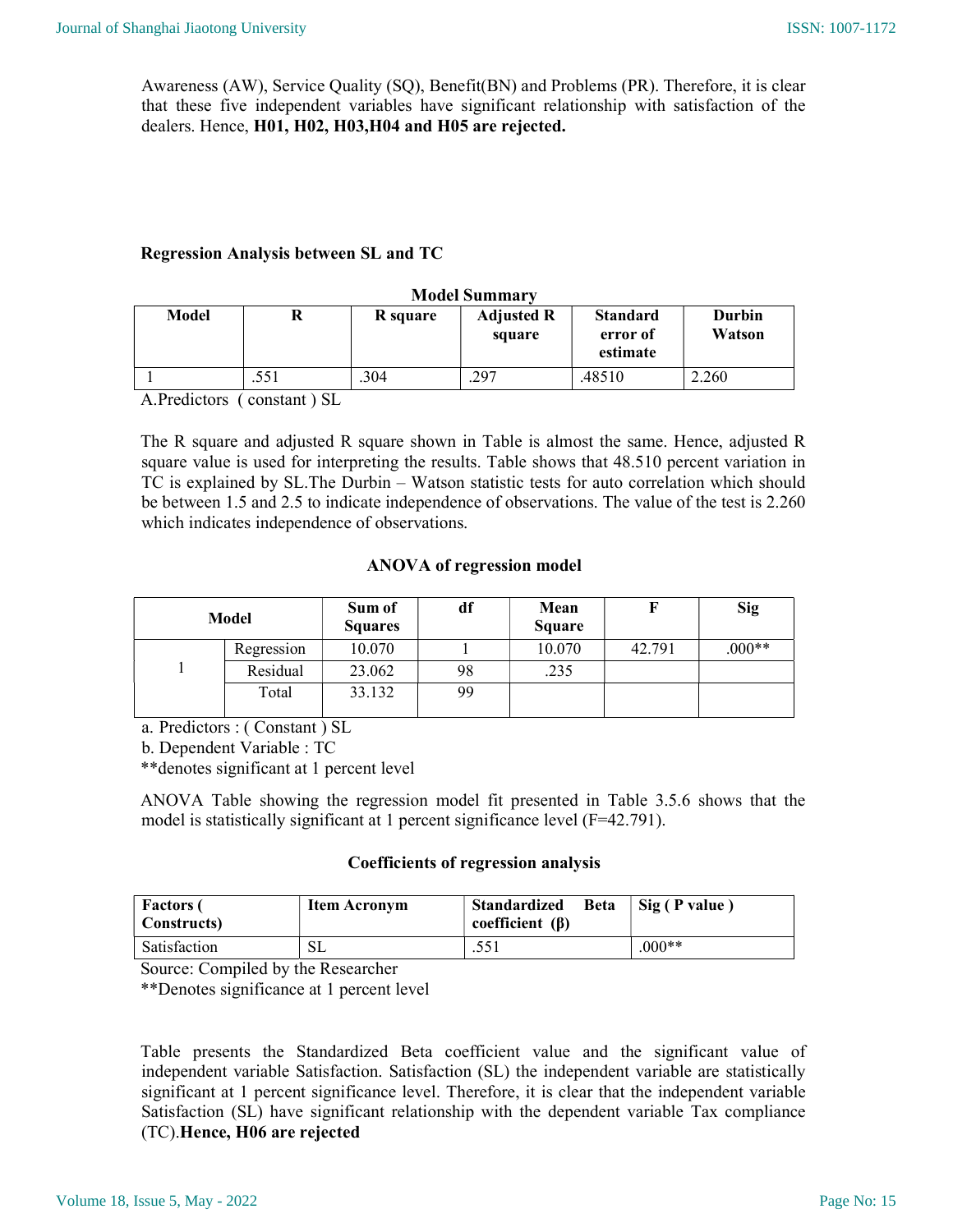

Figure 2 : Validated Model

Source: Compiled by the Researcher based on Hypothesis tested.

# Major Findings

Empirically validated model is portrayed in Figure 2. Administration Mechanism ( $\beta = 0.698$ ) has the highest beta coefficient followed by Awareness (  $\beta$  = 0.308), Service Quality (  $\beta$  = 0.241), Benefit (  $\beta = 0.203$  ) and problem (  $\beta = -157$ ). The beta coefficients of Awareness, Administration Mechanism, Service quality and satisfaction are statistically significant at 1 percent significance level  $(p<0.01)$  and Benefit and Problem are statistically significant at 5 percent significance level  $(p<0.05)$ . Based on the above model it is understood that all 6 null hypothesis are reject and there exists a strong relation between variables. Based on the Standardised beta co-efficient given in the above table following interpretations can be made:

- $\checkmark$  H01 : Awareness Satisfaction : Since the P value is.005, the beta coefficient of the variable is significant and the coefficient (.308)being positive proves there exist a positive relation between awareness and satisfaction of dealers regarding GST..In short Awareness has relationship of 30.8 percent over satisfaction of dealers.
- $\checkmark$  H02 : Service Quality Satisfaction : Since the P value is.009, the beta coefficient of the variable is significant and the coefficient (.241)being positive proves there exist a positive relation between Service Quality and Satisfaction of dealers regarding GST. In short Service Quality has relationship of 24.1 percent over Satisfaction of dealers.
- $\checkmark$  H03:Benefit Satisfaction : Since the P value is.022, the beta coefficient of the variable is significant and the coefficient (.203)being positive proves there exist a positive relation between Benefit and Satisfaction of dealers regarding GST. In short Benefit has relationship of 20.3 percent over Satisfaction of dealers.
- $\checkmark$  H04:Problem Satisfaction : Since the P value is.044, the beta coefficient of the variable is significant and the coefficient (-.157) being negative proves there exist a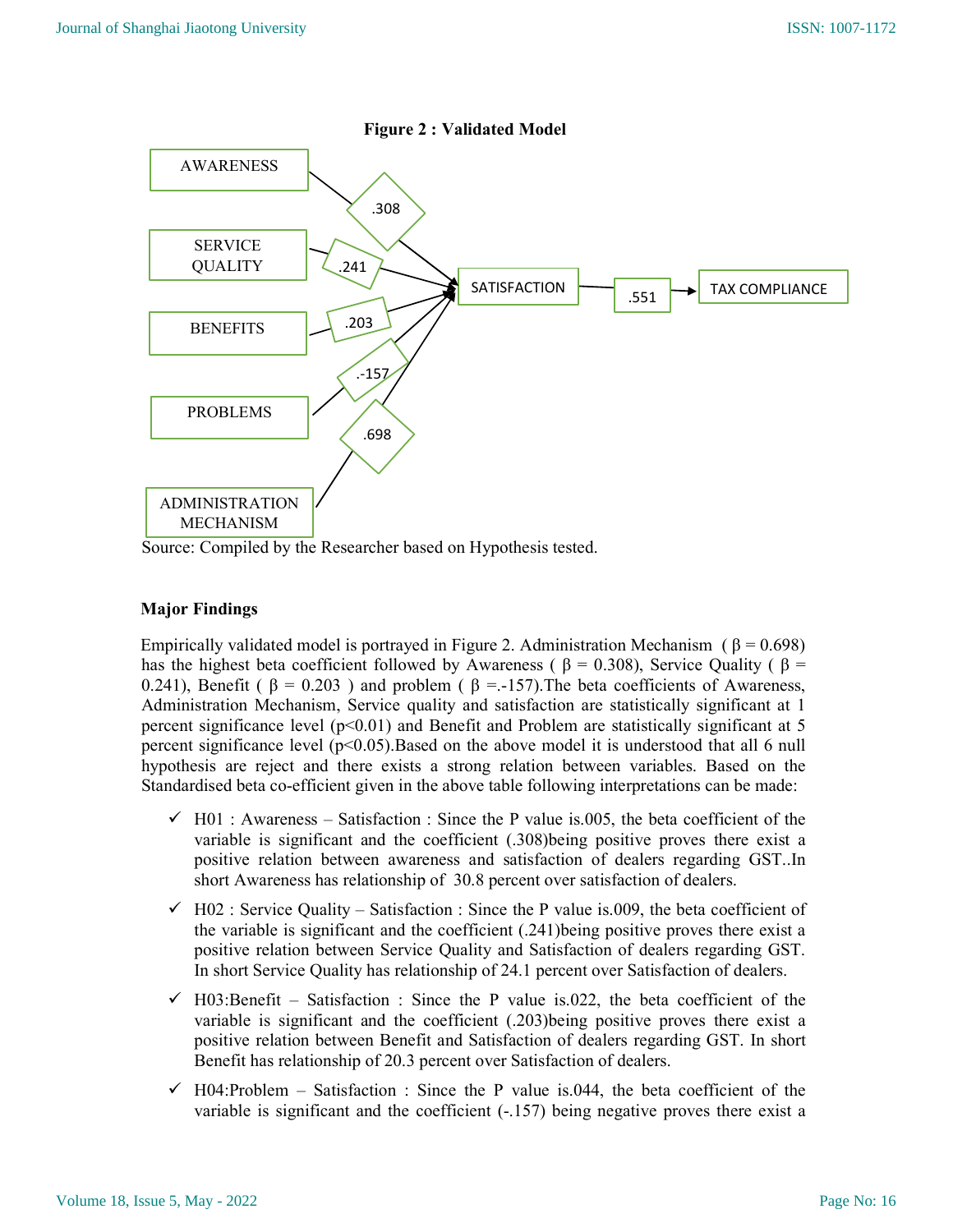negative relation between Problem and Satisfaction of dealers regarding GST. In short Problem has negative relationship of 15.7 percent over Satisfaction of dealers.

- $\checkmark$  H05:Administration Mechanism Satisfaction : Since the P value is.000, the beta coefficient of the variable is significant and the coefficient (.698)being positive proves there exist a positive relation between Administration Mechanism and Satisfaction of dealers regarding GST. In short Administration Mechanism has relationship of 69.8 percent over Satisfaction of dealers.
- $\checkmark$  H06:Satisfaction Compliance: Since the P value is.000, the beta coefficient of the variable is significant and the coefficient (.551)being positive proves there exist a positive relation between Satisfaction and Compliance among dealers regarding GST.

In short Satisfaction has relationship of 55.1 percent over Compliance of GST.

# Theoretical Contribution

This study examines the perception of dealers regarding GST and its proper compliance through the validation of theoretical model. For further research,there is a need to search for additional measures and constructs to improve the validity of the model. Findings of the study might be useful for students and academicians as an input for doing similar nature of research in academic field in future.

# Practical contribution

Following are the Practical contribution to be considered:

- Sufficient measures should be taken by the department and authorities to increase awareness among dealers about the negative list and composition scheme of GST.
- Departments should give special and individual attention towards the need of dealers.
- Findings of the study shows that the people are facing certain complexities while filing of returns during the relevant periods. It should be addressed.
- Certain measures are required to satisfy dealers with all tax requirements imposed by the authorities.
- Take necessary actions to make the dealers satisfy with Audit, Investigation and Assessment method.

#### Conclusions

Tax is one of the major revenue of our government and also a compulsory payment. So it is the duty of dealers to pay tax for the transactions taken place. There are lot of factors that affect the satisfaction level of each person regarding system prevails." A study on dealer's perception regarding GST and its proper compliance" had its objective to study the measures of perception, its relationship with satisfaction and how the satisfaction affect the compliance of the system. The study focuses on understanding the perception of dealers regarding GST and their satisfaction finally to check whether these satisfaction of perception leads to the proper compliance. The study makes significant contribution to the existing literature by examining the measures of perception, satisfaction and compliance from the dealer's point of view who is the major payer of GST. In this context the present study attempts to unearth the answers to the research questions of satisfaction of perception of dealers affecting compliance. It was found that satisfaction are dependent on various measures of perception such as Awareness, Service Quality, Benefits, Problems and Administration Mechanism. Satisfying the perception of dealers may lead to the proper compliance of the system some measures are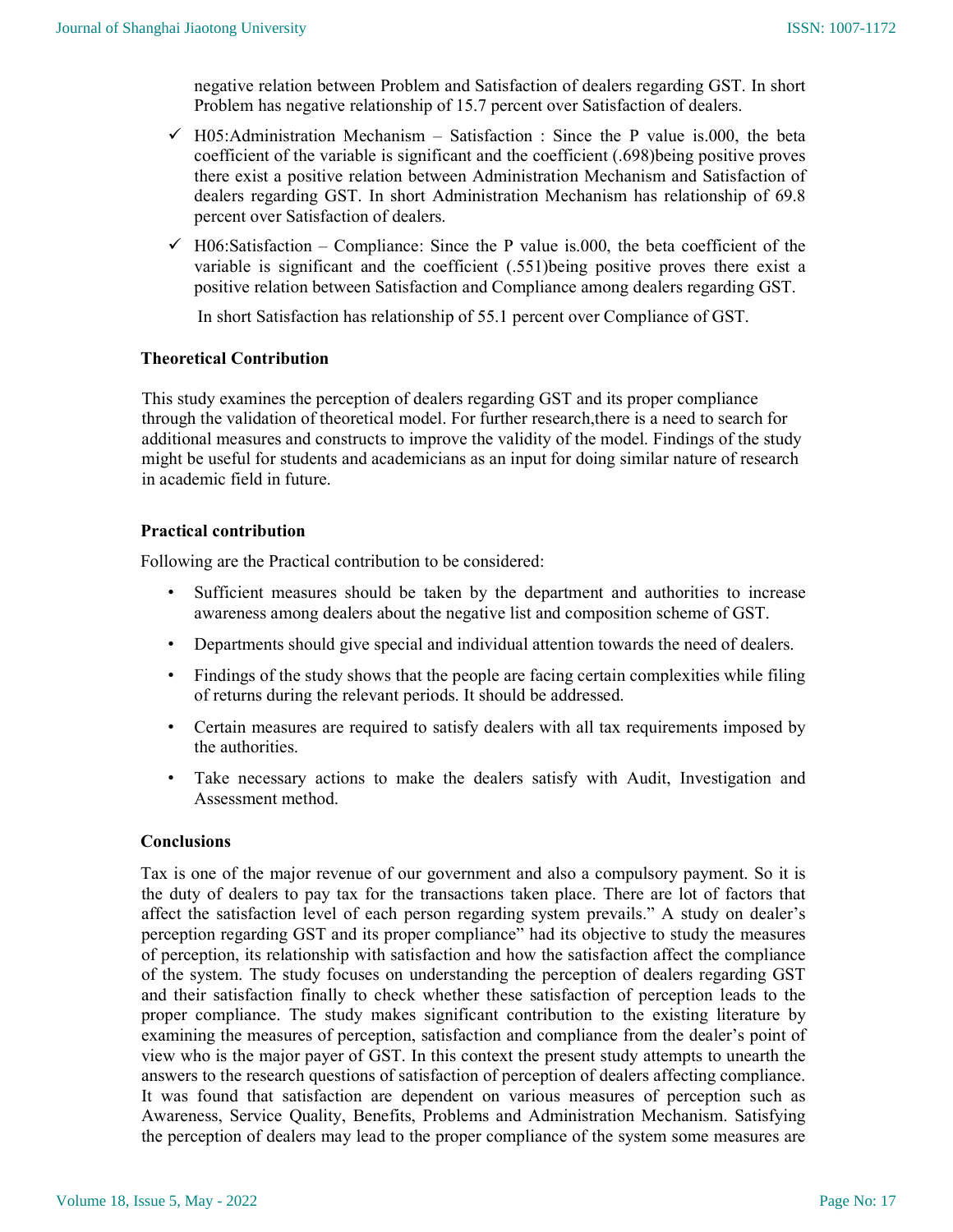to be taken for making them satisfied which will automatically resulted in the voluntary and proper compliance of the system.It can bring a positive change in the attitude of the dealers towards compliance of GST especially when their perception regarding the system is satisfied.Hence, the study is quite relevant and timely from the view of both academics and authorities.

### Bibliography

Aakanksha Uppal, Bharti Wadhwa, Anubha Vashisht, Davinder Kaur ( 2019) GST: Awareness and Perception of Small Business Persons' (SBPS). International Journal of Innovative Technology and Exploring Engineering (IJITEE) Volume-8 Issue-7S2 pp 243 – 248

Aashish Garg, Ran Singh Dhaliwal & Arun Aggarwal ( 2018) Attitude, Satisfaction and Acceptance on the Implementation of GST: A Behavioral Study. IIS Univ.J.Com.Mgt. Vol.7(1), 20-35

Abdulov Damir Rustamovich, Abdurakhmanov Olim Kalandarovich,(2019, System of Forms and Methods of Tax Administration in Uzbekistan, International Journal of Innovative Technology and Exploring Engineering (IJITEE), Volume-9, Issue-1, pp 3108 – 3110

 Connoly, R., & Bannister, F. (2008). "E- Tax Filing & Service Quality : The Case of the Revenue Online Service". International Journal of Economics and Management Engineering, 2(2), pp.56-60.

D Poorani , Dr. J Vidhya (2019) A study on Customer's perception towards Goods and Services Tax (GST).Journal of the Gujarat Research Society, Volume 21, issue 15s2, pp 145 - 157

D. Sheela, R. Murugesan, A. Subangini Devi ( 2019) A Empirical Research on Retailer Perception on GST in Vellore District. International Journal of Innovative Technology and Exploring Engineering (IJITEE) Volume-9 Issue-2S3 pp 419 -421

Dedkova, E. G. (2013). Building of the model of federal tax policy. Economic and Human Sciences, 3, 70– 74

Dewi Arvini wisudawaty, Yohanes Rura, Andi Kusumawati (2018), Influence of System Quality, Information Quality, and Tax Service Quality to Taxpayer Compliance and Risk as a Moderating Variable, Journal of Research in Business and Management Volume 6 ~,Issue 6,pp: 01-09

Dickson Adam, Emad Kamil Hussein, Joe Adu Agyem (2018) Theoretical and conceptual framework: mandatory ingredients of a quality research. International journal of scientific research, volume-7, issue-1, pp 438 -441

Dr Jojo K Joseph, Rani Jacob (2020) Antecedents of tax compliance among msme's under goods and service tax [gst] regime: a conceptual model, International Journal of Social Science and Economic Research, Volume:03, Issue:04, pp 1356 – 1371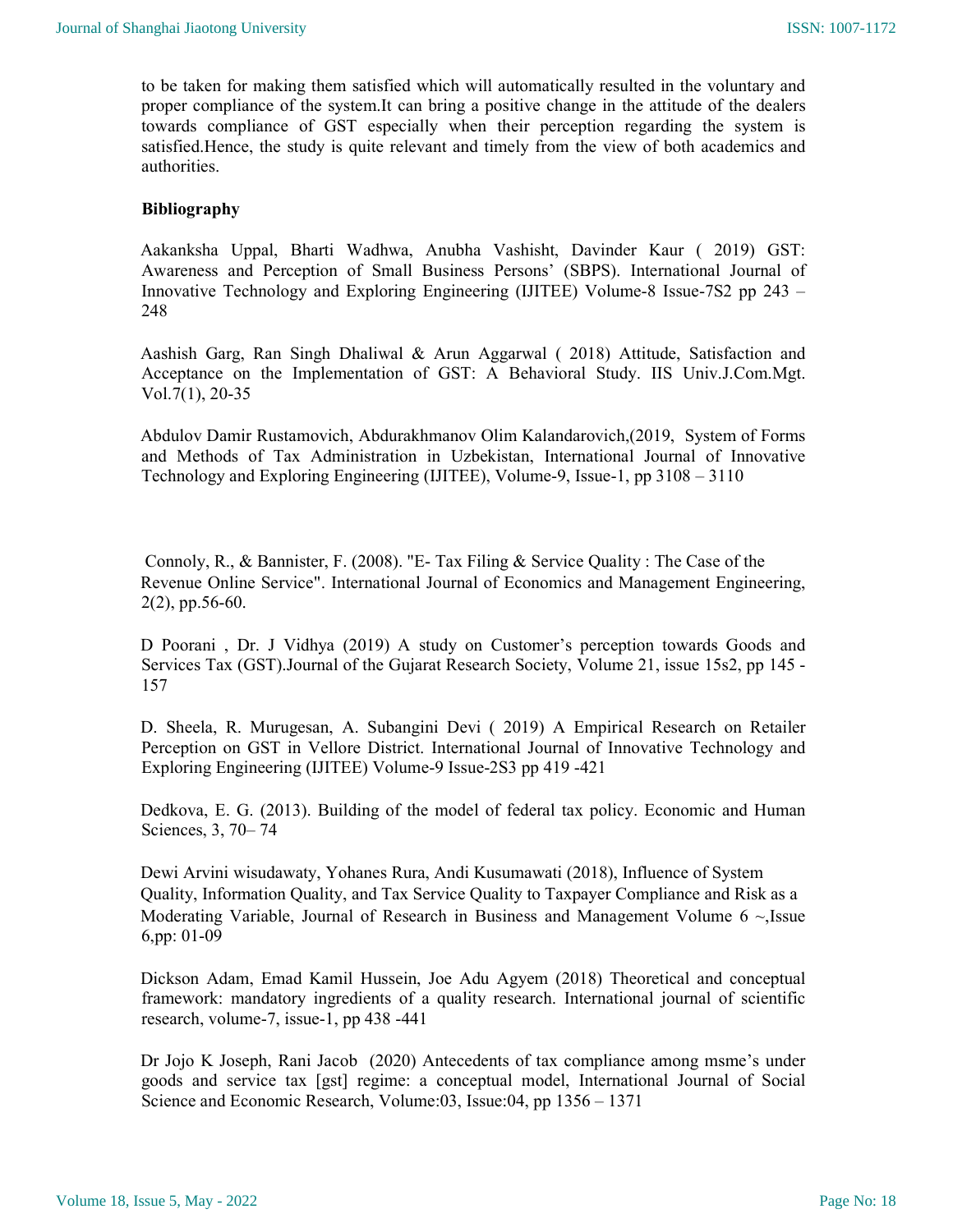Dr Shivashankar SC and Uma TG (2017) GST implementation in India : A conceptual framework. International journal of Applied Research 3(4) pp 689 – 692

Dr. Anshu, Sandeep Priyadarshi (2017) Analytical Study of GST Perspectives in India. International Journal of 360 Management Review, Vol. 05, Issue 02, PP 35 – 45 Dr. Dimpal Vij (2018) A study on GST (Goods and Service Tax): The Way Forward . International journal of academic research & development Volume 4 No. 1, Seventh Issue,  $14 - 18$ 

Dr. G Suresh Babu and Dr.K Sridevi (2019) Impact of GST (Goods and Services tax) on consumers. International journal of Financial Management and Economics 2 (2) pp 39 – 43

Dr. Harshal Anil Salunkhe (2017) A Study of Goods & Services Tax (GST) & Its Impact on India: Review. International Journal of Creative Research Thoughts (IJCRT) PP 542 – 546

Dr. K. Kishore Kumar Reddy,Dr. Siddarapu Haribabu,Prof. P.Mohan Reddy(2017), Goods and Service Tax (gst) advantages and disadvantages in India, IJARIIE-ISSN(O)-2395-4396, Vol-3 Issue-6

Dr. K. R. Sakthi Devi (2017) A study on awareness of taxpayers towards goods and services tax (gst) implementation. International Journal of Interdisciplinary Research in Arts and Humanities (IJIRAH), Volume 2, Issue 1, pp 204 -206

Dr. Manisha Shinde (2019) A study of impact and challenges of GST on various constituents of Indian economy. International Journal of Research and Analytical Reviews (IJRAR) Volume 6, Issue 1 PP 211 – 215

Enni Savitri, Musfialdy (2016) The effect of Taxpayer Awareness,Tax socialization , Tax Penalities, Compliance Cost at Taxpayer Compliance with Service Quality as Mediating Variable.Procedia social and Behavioural sciences 219 pp 682- 687

Fany Inasius,Bina Nusantara (Binus University )(2015) Tax compliance of small and medium enterprises: evidence from Indonesia.IBFR Accounting and Taxation, Volume 7, No.1, pp 67 – 73

Fulton, S. & Krainovich-Miller, B. (2010). Gathering and Appraising the Literature. IN lobiondo-Wood, G. & Haber, J. (Eds). Nursing Research: Methods and Critical Appraisal for Evidence-Based Practice (7th Edition). St. Louis MO: Mosby Elsevier

G. Ramanjaneyulu, Dr. Y. Subbarayudu, ( 2018) Impact & perception of goods and services tax (GST) on online shoppers with reference to kadapa city. MIJBR – MITS International Journal of Business Research Vol. 5 Issue 1, pp 86 -95

Gadhamsetty Suresh Babu (2019) Consumers perception towards GST rates in India. International Journal of Multidisciplinary, Volume 04, Issue 01,pp 680- 686

Gerson, R. F. (1994). Measuring Customer Satisfaction (1st ed.). Crisp Learning.

Grant, c. & osanloo, a. (2014). Understanding, selecting, and integrating a theoretical framework in dissertation research: creating the blueprint for 'house'. Administrative issues journal: connecting education, practice and research, pp. 12-22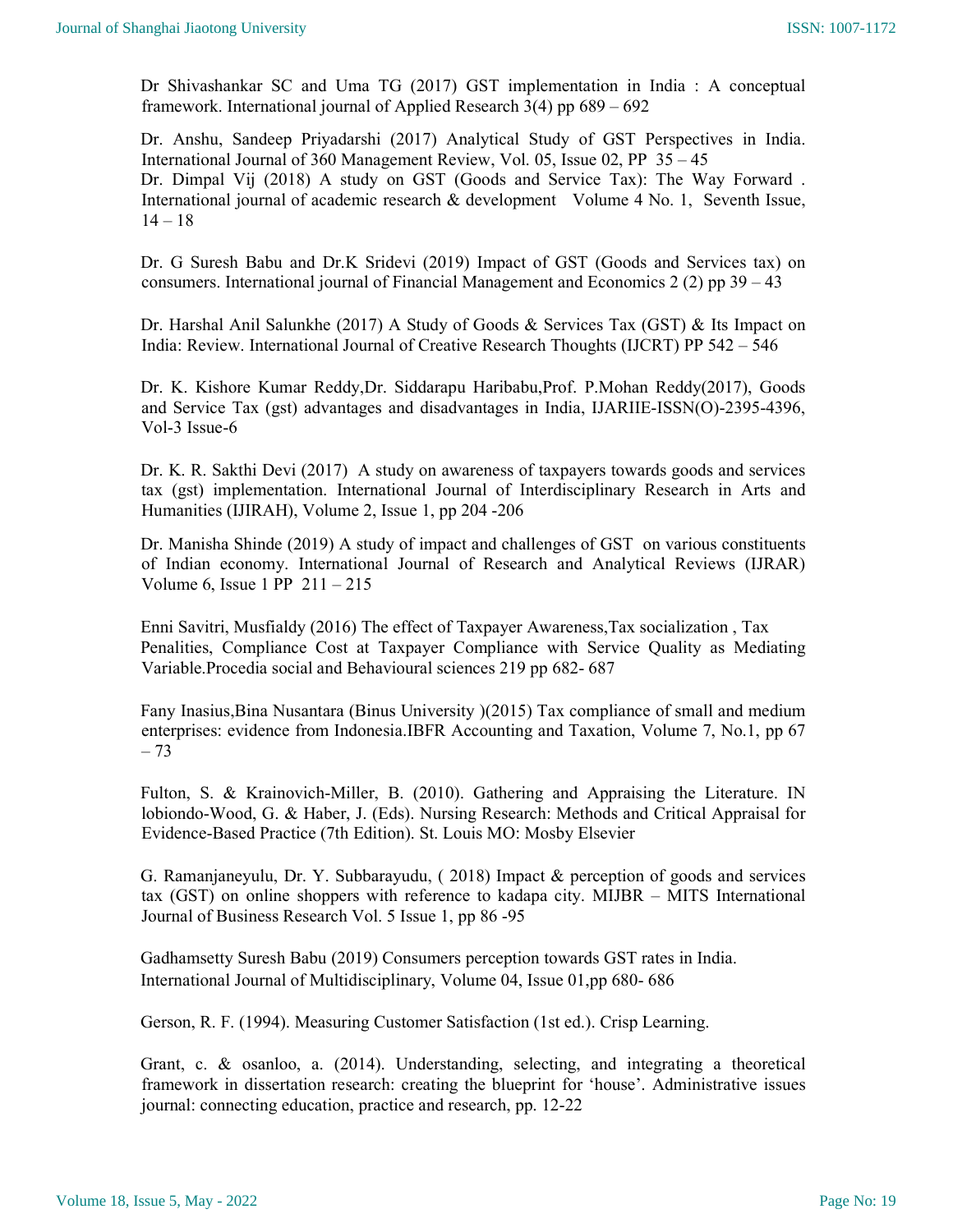Groènroos, C. (1984), ``A service quality model and its market implications'', European Journal of Marketing, Vol. 18 No. 4, pp. 36-44.

H.R. Manjunatha, Girish H.T (2018) Goods and Service Tax: Impact on Traders. International Journal of Scientific Development and Research (IJSDR) Volume 3, Issue 11 pp 154 -162 Harjinder Kaur Kaur (2018) Public Awareness, Knowledge and Understanding of GST in India. International conference on Management and Information systems, pp 63 -67.

Hasseldine & Hong Li, (1999) More tax evasion research required in new millennium, Crime, law and social changes, Vol 31, pp 91

Helhel Y, Ahmed Y ( 2014) Factors Affecting Tax Attitudes and Tax Compliance :A survey study in Yemen. European Journal of Business and Management Volume 6, No.22, pp 48-58

Hemanth Y, Dr Arun B K (2018) Impact of GST on Retail Business practices in India. International Journal of Research in Economics and Social sciences, Volume 8, Issue 2, pp  $691 - 697$ 

Hidayat, N. R. (2014). "Measurement Model of Service Quality, Regional Tax Regulations",. World Applied Sciences Journal, 29(1), pp.56-61

Hu, H., Kandampully, J., & Juwaheer, T. D. (2009). Relationships and impacts of service quality, perceived value, customer satisfaction, and image: an empirical study. The Service Industries Journal, 29(2), 111-125.

Indhu S, Kirubagaran K (2018) A study on GST and its impact on textiles shops in Coimbatore,

Tamilnadu. International Journal of Pure and Applied Mathematics, Volume 120 No.5, pp  $3625 - 3633$ 

Mohammed Mahdi Obaid, Idawati Ibrahim, Noraza Mat Udin (2020) Determinants of SMEs Tax Compliance in Yemen : A pilot investigation. IOSR Journal of Humanities and Social science, Volume 25, Issue 1, pp  $64 - 75$ 

Mrs.Poonam (2017) Goods and Services tax in India: An introductory study. $6<sup>th</sup>$  International conference on Recent trends in engineering, science and management, pp 574 -582

Ms. Herpreet Kaur & Dr. Jagdeep Singh (2017) Study of financial behaviour of Indian investors during announcement of GST and VAT.Global journal of commerce and management perspective,Vol.6(6):26-29

Yayuk Ngesti Rahayu, Margono Setiawan, Eka Afnan Troena and Sudjatno (2017) The role of taxpayer awareness, tax regulation and understanding in taxpayer compliance, Journal of accounting and taxation, Vol. 9(10), pp. 139-146

Zainol Bidin, Munusamy Marimuthu, Chek Derashid, Kamil Md Idris, Norsiah Ahmad (2016) Determinants of Attitude toward Proposed Good and Services Tax among Business Communities in Malaysia, International Review of Management and Marketing, 6(S8) 193197.

Zulaikha, & Nugroho, R. (2012). "Willingness to Pay Taxes, Pay Taxes Awareness, Knowledge and Understanding of Taxpayers, a Good Perception of the Effectiveness of the